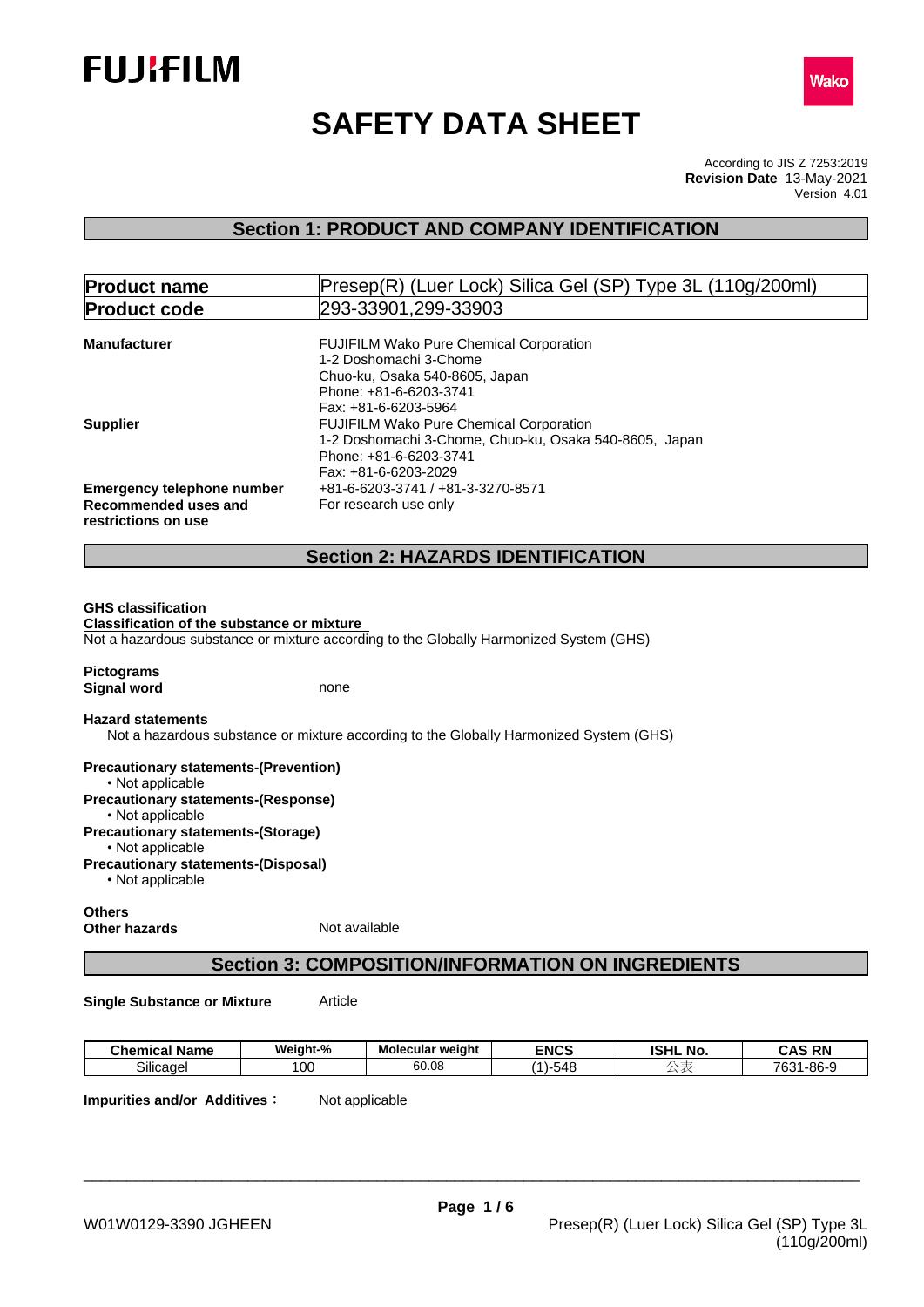# **Section 4: FIRST AID MEASURES**

# **Inhalation**

Remove to fresh air. If symptoms persist, call a physician.

Wash off immediately with soap and plenty of water. If symptoms persist, call a physician.

#### **Eye contact**

**Skin contact**

IF IN EYES: Rinse cautiously with water for several minutes. Remove contact lenses, if present and easy to do. Continue rinsing. Immediate medical attention is required.

#### **Ingestion**

Rinse mouth. Never give anything by mouth to an unconscious person. Call a physician or poison control center immediately. Do not induce vomiting without medical advice.

# **Protection of first-aiders**

Use personal protective equipment as required.

# **Section 5: FIRE FIGHTING MEASURES**

#### **Suitable extinguishing media**

Use extinguishing measures that are appropriate to local circumstances and the surrounding environment **Unsuitable extinguishing media**

No information available

### **Specific hazards arising from the chemical product**

Thermal decomposition can lead to release of irritating and toxic gases and vapors.

**Special extinguishing method**

### No information available

# **Special protective actions for**

# **fire-fighters**

Use personal protective equipment as required.Firefighters should wear self-contained breathing apparatus and full firefighting turnout gear.

# **Section 6: ACCIDENTAL RELEASE MEASURES**

### **Personal precautions, protective equipment and emergency procedures**

For indoor, provide adequate ventilation process until the end of working. Deny unnecessary entry other than the people involved by, for example, using a rope. While working, wear appropriate protective equipments to avoid adhering it on skin, or inhaling the gas. Work from windward, and retract the people downwind.

### **Environmental precautions**

To be careful not discharged to the environment without being properly handled waste water contaminated.

#### **Methods and materials for contaminent and methods and materials for cleaning up**

No information available

# **Recoverly, neutralization**

#### No information available **Secondary disaster prevention measures**

Clean contaminated objects and areas thoroughly observing environmental regulations.

# **Section 7: HANDLING AND STORAGE**

### **Handling**

**Technical measures**

Use with local exhaust ventilation.

# **Precautions**

Do not rough handling containers, such as upsetting, falling, giving a shock, and dragging. Prevent leakage, overflow, and scattering. Not to generate steam and dust in vain. Seal the container after use. After handling, wash hands and face, and then gargle. In places other than those specified, should not be smoking or eating and drinking. Should not be brought contaminated protective equipment and gloves to rest stops. Deny unnecessary entry of non-emergency personnel to the handling area.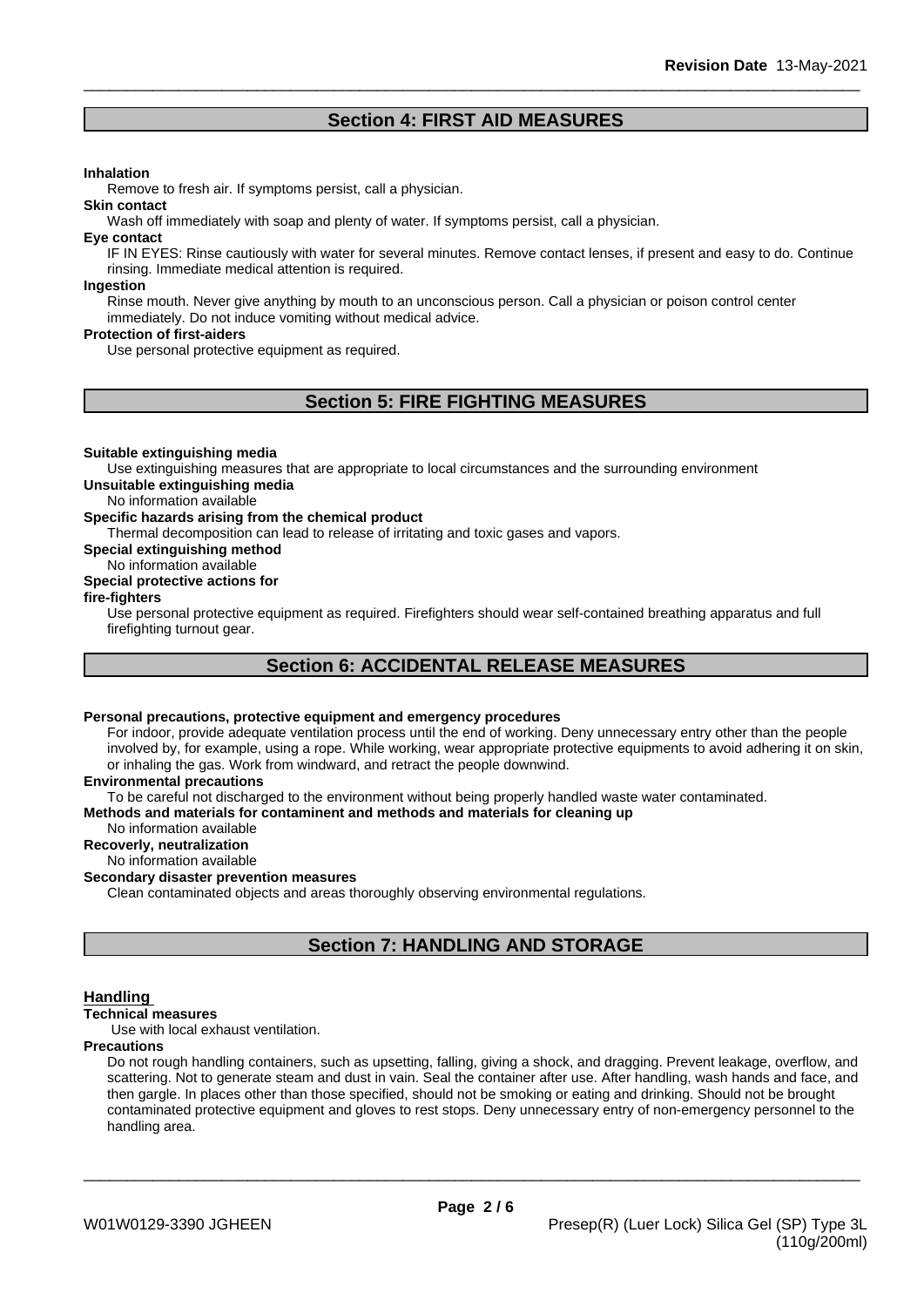**Safety handling precautions**

Use personal protective equipment as required.

# **Storage**

**Safe storage conditions**

**Safe packaging material Polyethylene Incompatible substances** No information available

**Storage conditions** Store away from sunlight in well-ventilated place at room temperature (preferably cool). Keep container tightly closed.

# **Section 8: EXPOSURE CONTROLS/PERSONAL PROTECTION**

# **Engineering controls**

In case of indoor workplace, seal the source or use a local exhaust system. Provide the safety shower facility, and handand eye-wash facility. And display their position clearly.

### **Exposure limits**

| <b>Chemical Name</b>   | <b>JSOH (Japan)</b>             | <b>ISHL (Japan)</b> | ACGIH                       |
|------------------------|---------------------------------|---------------------|-----------------------------|
| Silicagel<br>7631-86-9 | TWA: 0.03 mg/m <sup>3</sup> OEL | N/A                 | <b>TWA</b><br>$10$ ma/m $3$ |

## **Personal protective equipment**

**Respiratory protection** Protective mask<br> **Hand protection**<br>
Protection dlove **Skinandbody protection** Long-sleeved work clothes

**Protection gloves Eye protection Exercise protective eyeglasses or chemical safety goggles** 

**General hygiene considerations**

Handle in accordance with good industrial hygiene and safety practice.

# **Section 9: PHYSICAL AND CHEMICAL PROPERTIES**

# **Form**

| white             |
|-------------------|
|                   |
| Odorless          |
| No data available |
| No data available |
| No data available |
| No data available |
| No data available |
|                   |
|                   |
| No data available |
| No data available |
| No data available |
| No data available |
| No data available |
| No data available |
| No data available |
| No data available |
| No data available |
| No data available |
| No data available |
| No data available |
| No data available |
| No data available |
|                   |

# **Section 10: STABILITY AND REACTIVITY**

### **Stability**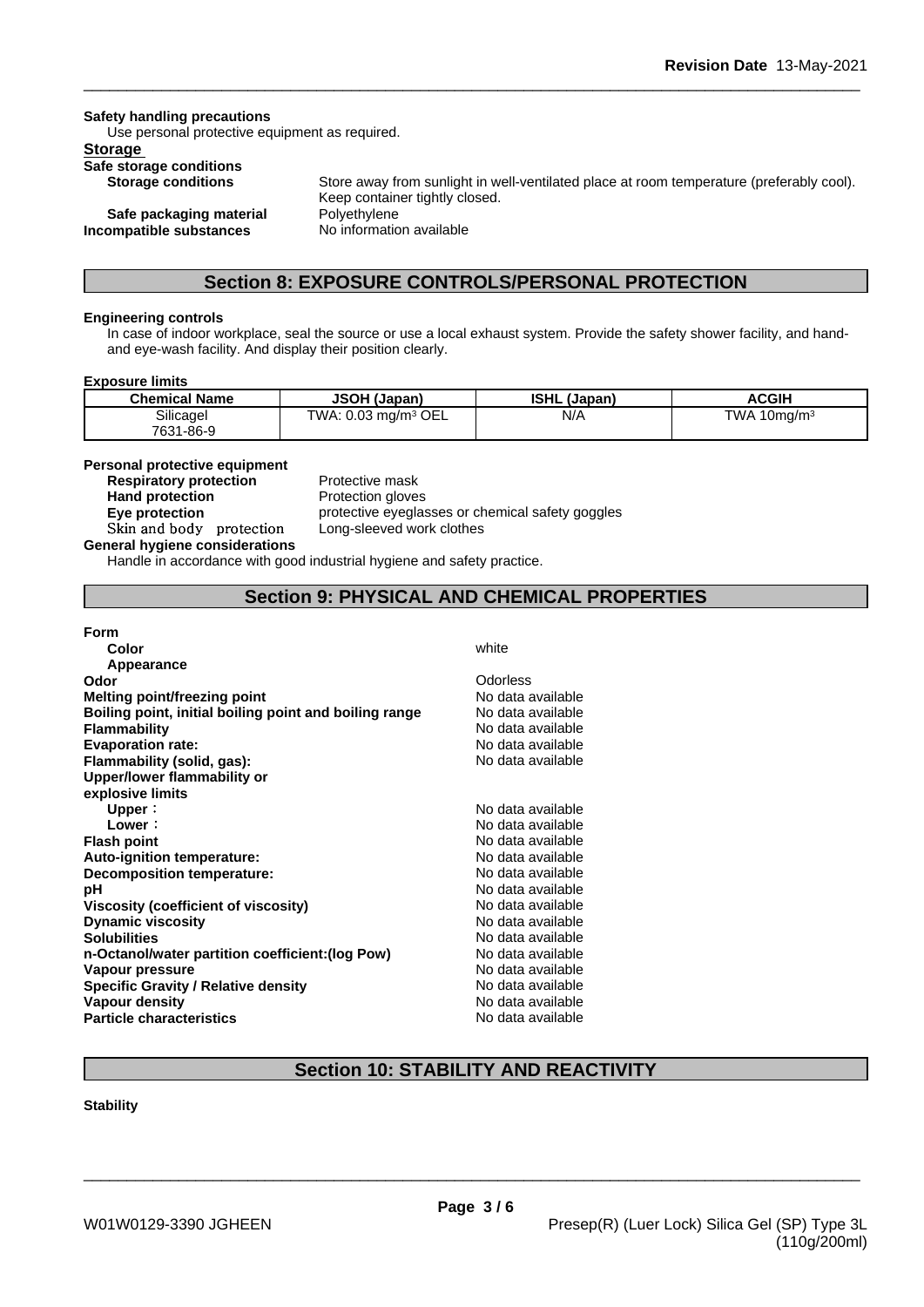**Reactivity** No data available<br> **Chemical stability** Stable under reco Stable under recommended storage conditions. **Hazardous reactions** None under normal processing **Conditions to avoid** Extremes of temperature and direct sunlight, Moisture **Incompatible materials** No information available **Hazardous decomposition products**

No information available

# **Section 11: TOXICOLOGICAL INFORMATION**

### **Acute toxicity**

| $\sim$ $\sim$ $\sim$<br>ำRat ,<br>Rabbit<br>N/A<br>3160 mg/kg<br>2000<br>ma/ka ע<br>Silicagel | <b>Chemical Name</b> | <b>D50</b><br>Dral | <b>LD50</b><br>Dermal | <b>_C50</b><br><b>Inhalation</b> |
|-----------------------------------------------------------------------------------------------|----------------------|--------------------|-----------------------|----------------------------------|
|                                                                                               |                      |                    |                       |                                  |

| <b>Chemical Name</b> | Acute toxicity -oral- source | Acute toxicity -dermal- source Acute toxicity -inhalation gas- |                          |
|----------------------|------------------------------|----------------------------------------------------------------|--------------------------|
|                      | information                  | information                                                    | source information       |
| Silicagel            | Based on the NITE GHS        | Based on the NITE GHS                                          | Based on the NITE GHS    |
|                      | classification results.      | Iclassification results.                                       | Iclassification results. |

| <b>Chemical Name</b> | <b>Acute toxicity -inhalation</b> | <b>Acute toxicity -inhalation dust-Acute toxicity -inhalation mist-</b> |                          |
|----------------------|-----------------------------------|-------------------------------------------------------------------------|--------------------------|
|                      | vapor-source information          | source information                                                      | source information       |
| Silicagel            | Based on the NITE GHS             | Based on the NITE GHS                                                   | Based on the NITE GHS    |
|                      | Iclassification results.          | Iclassification results.                                                | Iclassification results. |

### **Skin irritation/corrosion**

| <b>Chemical Name</b>                     |  |                                               | Skin corrosion/irritation source information     |                                                      |
|------------------------------------------|--|-----------------------------------------------|--------------------------------------------------|------------------------------------------------------|
| Silicagel                                |  | Based on the NITE GHS classification results. |                                                  |                                                      |
| Serious eye damage/ irritation           |  |                                               |                                                  |                                                      |
| <b>Chemical Name</b>                     |  |                                               | Serious eye damage/irritation source information |                                                      |
| Silicagel                                |  | Based on the NITE GHS classification results. |                                                  |                                                      |
| <b>Respiratory or skin sensitization</b> |  |                                               |                                                  |                                                      |
| <b>Chemical Name</b>                     |  |                                               |                                                  | Respiratory or Skin sensitization source information |
| Silicagel                                |  | Based on the NITE GHS classification results. |                                                  |                                                      |
| Reproductive cell mutagenicity           |  |                                               |                                                  |                                                      |
| <b>Chemical Name</b>                     |  |                                               | germ cell mutagencity source information         |                                                      |
| Silicagel                                |  | Based on the NITE GHS classification results. |                                                  |                                                      |
| Carcinogenicity                          |  |                                               |                                                  |                                                      |
| <b>Chemical Name</b>                     |  |                                               | <b>Carcinogenicity source information</b>        |                                                      |
| Silicagel                                |  | Based on the NITE GHS classification results. |                                                  |                                                      |
|                                          |  |                                               |                                                  |                                                      |
| <b>Chemical Name</b><br><b>NTP</b>       |  | <b>IARC</b>                                   | <b>ACGIH</b>                                     | <b>JSOH (Japan)</b>                                  |
| Silicagel<br>Known                       |  | Group 1                                       |                                                  | Group 1                                              |
| 7631-86-9                                |  |                                               |                                                  |                                                      |
|                                          |  | Group 3                                       |                                                  |                                                      |
| <b>Reproductive toxicity</b>             |  |                                               |                                                  |                                                      |
| <b>Chemical Name</b>                     |  |                                               | Reproductive toxicity source information         |                                                      |
| Silicagel                                |  | Based on the NITE GHS classification results. |                                                  |                                                      |
| <b>STOT-single exposure</b>              |  |                                               |                                                  |                                                      |
| <b>Chemical Name</b>                     |  |                                               | STOT -single exposure- source information        |                                                      |
| Silicagel                                |  | Based on the NITE GHS classification results. |                                                  |                                                      |
| <b>STOT-repeated exposure</b>            |  |                                               |                                                  |                                                      |
| <b>Chemical Name</b>                     |  |                                               | STOT-repeated exposure- source information       |                                                      |
| Silicagel                                |  | Based on the NITE GHS classification results. |                                                  |                                                      |
| <b>Aspiration hazard</b>                 |  |                                               |                                                  |                                                      |
| <b>Chemical Name</b><br>Silicagel        |  | Based on the NITE GHS classification results. | <b>Aspiration Hazard source information</b>      |                                                      |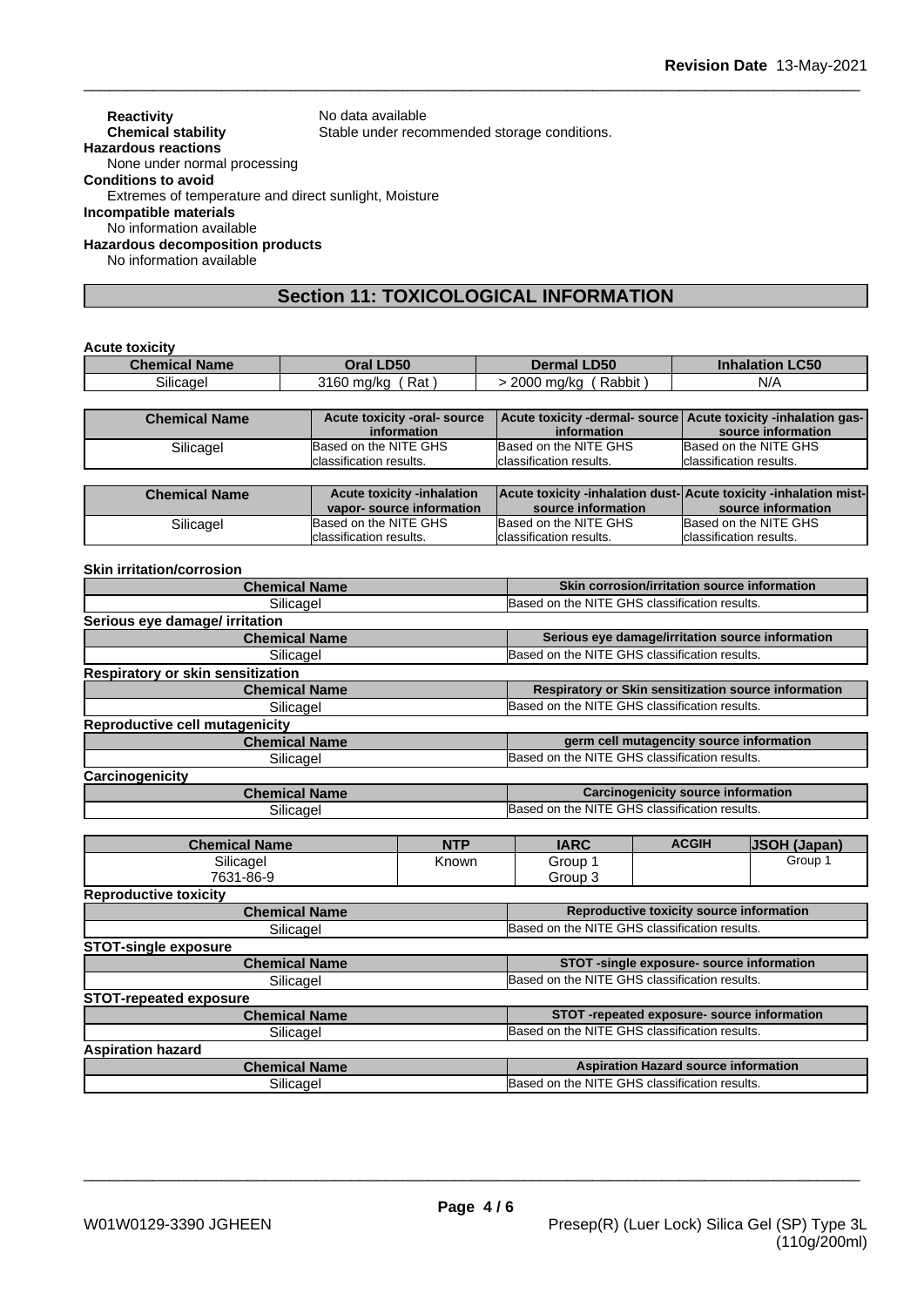# **Section 12: ECOLOGICAL INFORMATION**

**Ecotoxicity** No information available

**Other data**

| <b>Chemical Name</b> | Short-term (acute) hazardous to the  | Long-term (chronic) hazardous to the                                           |  |
|----------------------|--------------------------------------|--------------------------------------------------------------------------------|--|
|                      |                                      | laquatic environment source information aquatic environment source information |  |
| Silicagel            | Based on the NITE GHS classification | Based on the NITE GHS classification                                           |  |
|                      | Iresults.                            | Iresults.                                                                      |  |

| <b>Persistence and degradability</b> |
|--------------------------------------|
| <b>Bioaccumulative potential</b>     |
| <b>Mobility in soil</b>              |
| Hazard to the ozone layer            |

**No information available No information available Mobility in soil** No information available **Hazard to the ozone layer** No information available

# **Section 13: DISPOSAL CONSIDERATIONS**

#### **Waste from residues**

Disposal should be in accordance with applicable regional, national and local laws and regulations. **Contaminated container and contaminated packaging**

Disposal should be in accordance with applicable regional, national and local laws and regulations.

# **Section 14: TRANSPORT INFORMATION**

| <b>ADR/RID</b><br>UN number<br>Proper shipping name:<br>UN classfication<br><b>Subsidiary hazard class</b><br>Packing group              | Not regulated  |
|------------------------------------------------------------------------------------------------------------------------------------------|----------------|
| <b>Marine pollutant</b>                                                                                                                  | Not applicable |
| <b>IMDG</b>                                                                                                                              | Not regulated  |
| UN number<br>Proper shipping name:<br><b>UN classfication</b><br><b>Subsidiary hazard class</b><br><b>Packing group</b>                  |                |
| <b>Marine pollutant (Sea)</b><br>Transport in bulk according to No information available<br>Annex II of MARPOL 73/78 and<br>the IBC Code | Not applicable |
| <b>IATA</b><br><b>UN number</b>                                                                                                          | Not regulated  |
| Proper shipping name:<br>UN classfication<br><b>Subsidiary hazard class</b>                                                              |                |
| Packing group<br><b>Environmentally Hazardous</b><br><b>Substance</b>                                                                    | Not applicable |

# **Section 15: REGULATORY INFORMATION**

**International Inventories** EINECS/ELINCS<br>
TSCA Listed<br>
Listed **TSCA** Listed

**Japanese regulations**